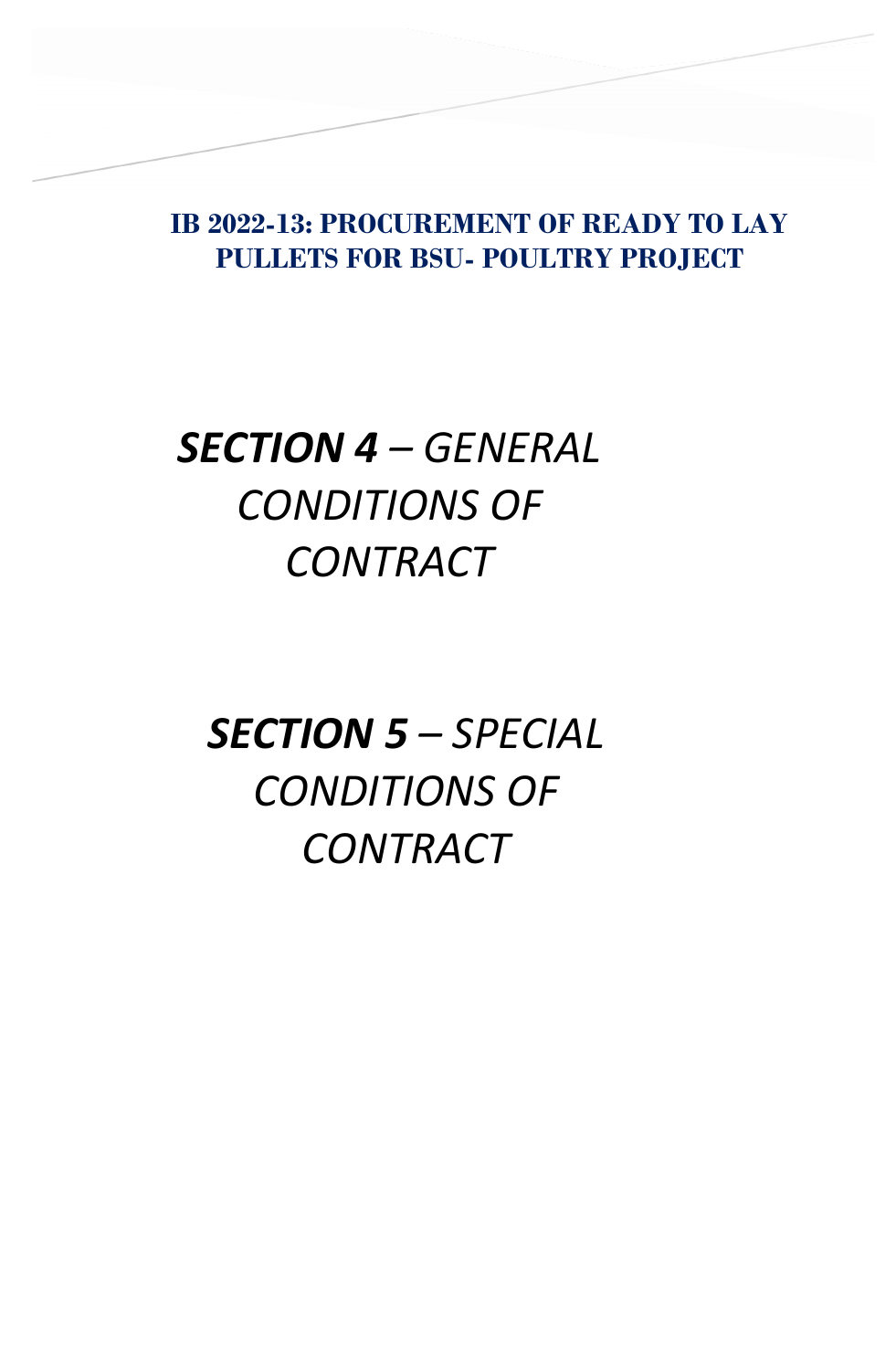of Framework Agreement, the Bidder may opt to furnish the

## **SECTION V – SPECIAL CONDITIONS OF CONTRACT**

| <b>Scope of Contract</b><br>1.                                                                                                                                                                                                                                                                                                                                                                                                                                                                                                        | Delivery and Documents -                                                                                                                                                                                                                                                                                                                                                                                         |
|---------------------------------------------------------------------------------------------------------------------------------------------------------------------------------------------------------------------------------------------------------------------------------------------------------------------------------------------------------------------------------------------------------------------------------------------------------------------------------------------------------------------------------------|------------------------------------------------------------------------------------------------------------------------------------------------------------------------------------------------------------------------------------------------------------------------------------------------------------------------------------------------------------------------------------------------------------------|
| This Contract shall include all such items, although not specifically<br>mentioned, that can be reasonably inferred as being required for<br>its completion as if such items were expressly mentioned herein.<br>All the provisions of RA No. 9184 and its 2016 revised IRR,<br>including the Generic Procurement Manual, and associated<br>issuances, constitute the primary source for the terms and<br>conditions of the Contract, and thus, applicable in contract<br>implementation. Herein clauses shall serve as the secondary | For purposes of the Contract, "EXW," "FOB,"<br>"FCA," "CIF," "CIP," "DDP" and other trade terms<br>used to describe the obligations of the parties shall<br>have the meanings assigned to them by the current<br>edition of INCOTERMS published by the<br>International Chamber of Commerce, Paris. The<br>Delivery terms of this Contract shall be as follows:<br>[For Goods supplied from abroad, state:] "The |
| source for the terms and conditions of the Contract.<br>This is without prejudice to Sections 74.1 and 74.2 of the 2016<br>revised IRR of RA No. 9184 allowing the GPPB to amend the IRR,<br>which shall be applied to all procurement activities, the<br>advertisement, posting, or invitation of which were issued after                                                                                                                                                                                                            | delivery terms applicable to the Contract are DDP<br>delivered to Benguet State University, Km 5, La<br>Trinidad, Benguet. In accordance with<br>INCOTERMS."<br>[For Goods supplied from within the Philippines,                                                                                                                                                                                                 |
| the effectivity of the said amendment.<br>Additional requirements for the completion of this Contract shall                                                                                                                                                                                                                                                                                                                                                                                                                           | state:] "The delivery terms applicable to this<br>Contract are delivered to <b>Benguet State University</b> ,<br>Km. 5, La Trinidad, Benguet. Risk and title will                                                                                                                                                                                                                                                |
| be provided in the Special Conditions of Contract (SCC).<br>2. Advance Payment and Terms of Payment                                                                                                                                                                                                                                                                                                                                                                                                                                   | pass from the Supplier to the Procuring Entity upon<br>receipt and final acceptance of the Goods at their<br>final destination."                                                                                                                                                                                                                                                                                 |
| 2.1. Advance payment of the contract amount is provided<br>under Annex "D" of the revised 2016 IRR of RA No. 9184.                                                                                                                                                                                                                                                                                                                                                                                                                    | Delivery of the Goods shall be made by the<br>Supplier in accordance with the terms specified in<br>Section VI (Schedule of Requirements).                                                                                                                                                                                                                                                                       |
| 2.2. The Procuring Entity is allowed to determine the terms of<br>payment on the partial or staggered delivery of the Goods<br>procured, provided such partial payment shall correspond<br>to the value of the goods delivered and accepted in                                                                                                                                                                                                                                                                                        | For purposes of this Clause the Procuring Entity's<br>Representative at the Project Site are:                                                                                                                                                                                                                                                                                                                    |
| accordance with prevailing accounting and auditing rules<br>and regulations. The terms of payment are indicated in the<br>SCC.                                                                                                                                                                                                                                                                                                                                                                                                        | <b>Incidental Services</b>                                                                                                                                                                                                                                                                                                                                                                                       |
| [Include the following clauses if Framework Agreement will be<br>used:]                                                                                                                                                                                                                                                                                                                                                                                                                                                               | The Supplier is required to provide all of the<br>following services, including additional services, if<br>any, specified in Section VI. Schedule of<br>Requirements:                                                                                                                                                                                                                                            |
| 2.3. For a single-year Framework Agreement, prices charged by<br>the Supplier for Goods delivered and/or services<br>performed under a Call-Off shall not vary from the prices<br>quoted by the Supplier in its bid.                                                                                                                                                                                                                                                                                                                  | performance or supervision of on-site<br>a.<br>assembly and/or start-up of the supplied<br>Goods;<br>furnishing of tools required for assembly<br>b.                                                                                                                                                                                                                                                             |
| 2.4. For multi-year Framework Agreement, prices charged by<br>the Supplier for Goods delivered and/or services<br>performed under a Call-Off shall not vary from the prices<br>quoted by the Supplier during conduct of Mini-<br>Competition.                                                                                                                                                                                                                                                                                         | and/or maintenance of the supplied<br>Goods;<br>furnishing of a detailed operations and<br>c.<br>maintenance manual for each appropriate<br>unit of the supplied Goods;                                                                                                                                                                                                                                          |
| 3. Performance Security                                                                                                                                                                                                                                                                                                                                                                                                                                                                                                               | performance or supervision or<br>d.<br>maintenance and/or repair of the supplied<br>Goods, for a period of time agreed by the<br>parties, provided that this service shall not                                                                                                                                                                                                                                   |
| Within ten (10) calendar days from receipt of the Notice of Award<br>by the Bidder from the Procuring Entity but in no case later than                                                                                                                                                                                                                                                                                                                                                                                                | relieve the Supplier of any warranty<br>obligations under this Contract; and                                                                                                                                                                                                                                                                                                                                     |
| prior to the signing of the Contract by both parties, the successful                                                                                                                                                                                                                                                                                                                                                                                                                                                                  |                                                                                                                                                                                                                                                                                                                                                                                                                  |

supplied Goods.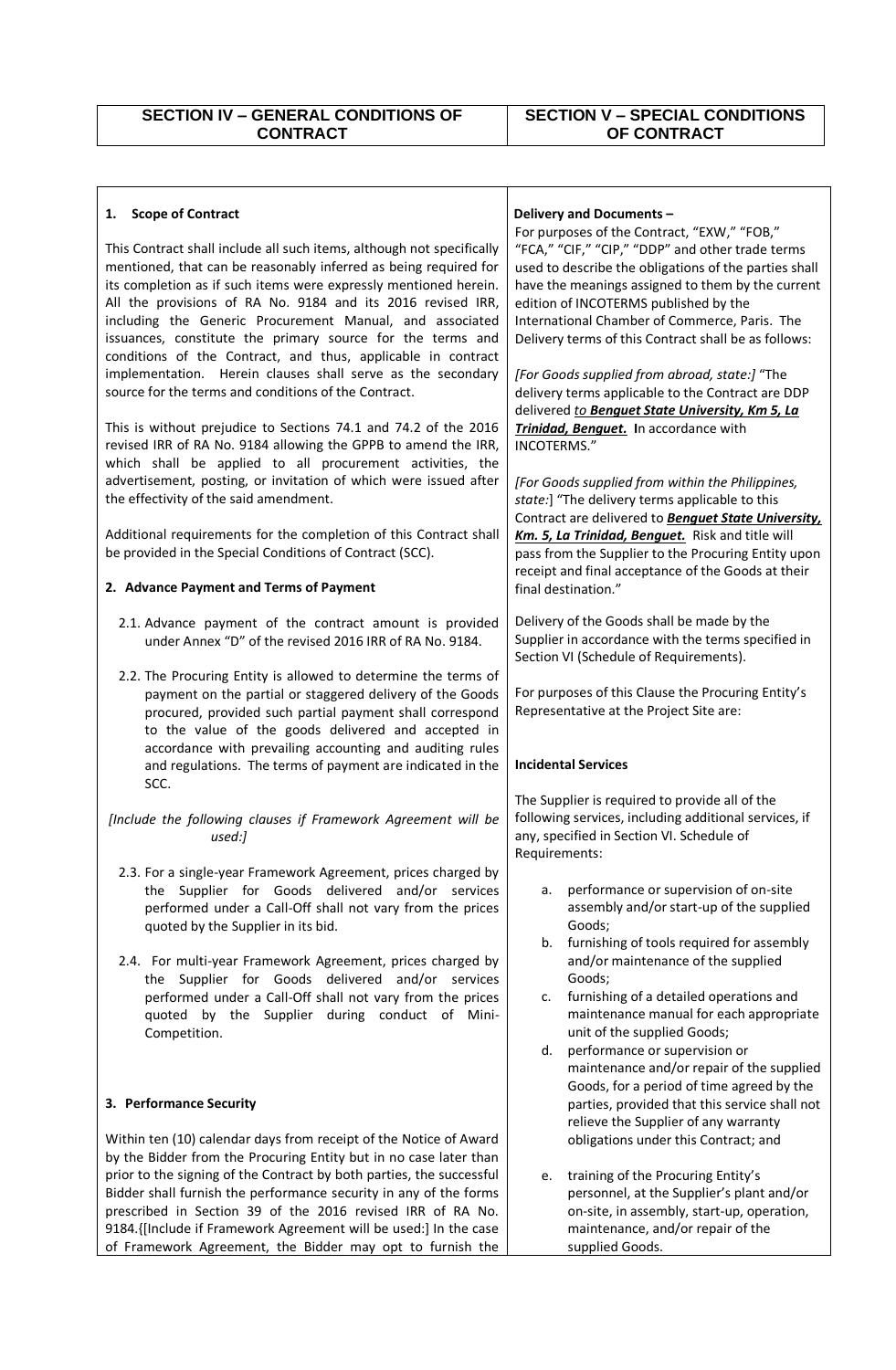| <b>SECTION IV - GENERAL CONDITIONS OF</b><br><b>CONTRACT</b>                                                                                                                                                                                                    | <b>SECTION V - SPECIAL CONDITIONS</b>                                                                                                                                                                                                                                                                                                                                    |
|-----------------------------------------------------------------------------------------------------------------------------------------------------------------------------------------------------------------------------------------------------------------|--------------------------------------------------------------------------------------------------------------------------------------------------------------------------------------------------------------------------------------------------------------------------------------------------------------------------------------------------------------------------|
|                                                                                                                                                                                                                                                                 | OF CONTRACT                                                                                                                                                                                                                                                                                                                                                              |
| performance security or a Performance Securing Declaration as<br>defined under the Guidelines on the Use of Framework                                                                                                                                           |                                                                                                                                                                                                                                                                                                                                                                          |
| Agreement.}                                                                                                                                                                                                                                                     | The Contract price for the Goods shall include the<br>prices charged by the Supplier for incidental<br>services and shall not exceed the prevailing rates                                                                                                                                                                                                                |
| 4. Inspection and Tests<br>The Procuring Entity or its representative shall have the right to                                                                                                                                                                   | charged to other parties by the Supplier for similar<br>services.                                                                                                                                                                                                                                                                                                        |
| inspect and/or to test the Goods to confirm their conformity to<br>the Project {[Include if Framework Agreement will be used:] or                                                                                                                               | Spare Parts-                                                                                                                                                                                                                                                                                                                                                             |
| Framework Agreement} specifications at no extra cost to the<br>Procuring Entity in accordance with the Generic Procurement<br>Manual. In addition to tests in the SCC, Section IV (Technical<br>Specifications) shall specify what inspections and/or tests the | The Supplier is required to provide all of the<br>following materials, notifications, and information<br>pertaining to spare parts manufactured or                                                                                                                                                                                                                       |
| Procuring Entity requires, and where they are to be conducted.<br>The Procuring Entity shall notify the Supplier in writing, in a timely<br>manner, of the identity of any representatives retained for these                                                   | distributed by the Supplier:<br>a. such spare parts as the Procuring Entity may                                                                                                                                                                                                                                                                                          |
| purposes.<br>All reasonable facilities and assistance for the inspection and<br>testing of Goods, including access to drawings and production                                                                                                                   | elect to purchase from the Supplier, provided<br>that this election shall not relieve the Supplier<br>of any warranty obligations under this<br>Contract; and                                                                                                                                                                                                            |
| data, shall be provided by the Supplier to the authorized<br>inspectors at no charge to the Procuring Entity.                                                                                                                                                   | b. in the event of termination of production of<br>the spare parts:                                                                                                                                                                                                                                                                                                      |
| 5. Warranty                                                                                                                                                                                                                                                     | advance notification to the Procuring<br>i.<br>Entity of the pending termination, in                                                                                                                                                                                                                                                                                     |
| 5.1. In order to assure that manufacturing defects shall be<br>corrected by the Supplier, a warranty shall be required<br>from the Supplier as provided under Section 62.1 of the                                                                               | sufficient time to permit the Procuring<br>Entity to procure needed requirements;<br>and                                                                                                                                                                                                                                                                                 |
| 2016 revised IRR of RA No. 9184.<br>5.2. The Procuring Entity shall promptly notify the Supplier in<br>writing of any claims arising under this warranty. Upon<br>receipt of such notice, the Supplier shall, repair or replace                                 | ii.<br>following such termination, furnishing at<br>no cost to the Procuring Entity, the<br>blueprints, drawings, and specifications of<br>the spare parts, if requested.                                                                                                                                                                                                |
| the defective Goods or parts thereof without cost to the<br>Procuring Entity, pursuant to the Generic Procurement<br>Manual.                                                                                                                                    | The spare parts and other components required<br>are listed in Section VI (Schedule of Requirements)<br>and the cost thereof are included in the contract<br>price.                                                                                                                                                                                                      |
| 6. Liability of the Supplier                                                                                                                                                                                                                                    |                                                                                                                                                                                                                                                                                                                                                                          |
| The Supplier's liability under this Contract shall be as provided by<br>the laws of the Republic of the Philippines.                                                                                                                                            | The Supplier shall carry sufficient inventories to<br>assure ex-stock supply of consumable spare parts<br>or components for the Goods for a period of<br>[indicate here the time period specified. If not used                                                                                                                                                           |
| If the Supplier is a joint venture, all partners to the joint venture<br>shall be jointly and severally liable to the Procuring Entity.                                                                                                                         | indicate a time period of three times the warranty<br>period].                                                                                                                                                                                                                                                                                                           |
|                                                                                                                                                                                                                                                                 | Spare parts or components shall be supplied as<br>promptly as possible, but in any case, within [insert<br>appropriate time period] months of placing the<br>order.                                                                                                                                                                                                      |
|                                                                                                                                                                                                                                                                 | Packaging -                                                                                                                                                                                                                                                                                                                                                              |
|                                                                                                                                                                                                                                                                 | The Supplier shall provide such packaging of the<br>Goods as is required to prevent their damage or<br>deterioration during transit to their<br>final<br>destination, as indicated in this Contract.<br><b>The</b><br>packaging shall be sufficient to withstand, without<br>limitation, rough handling during transit and<br>exposure to extreme temperatures, salt and |
|                                                                                                                                                                                                                                                                 | precipitation during transit, and open storage.<br>Packaging case size and weights shall take into                                                                                                                                                                                                                                                                       |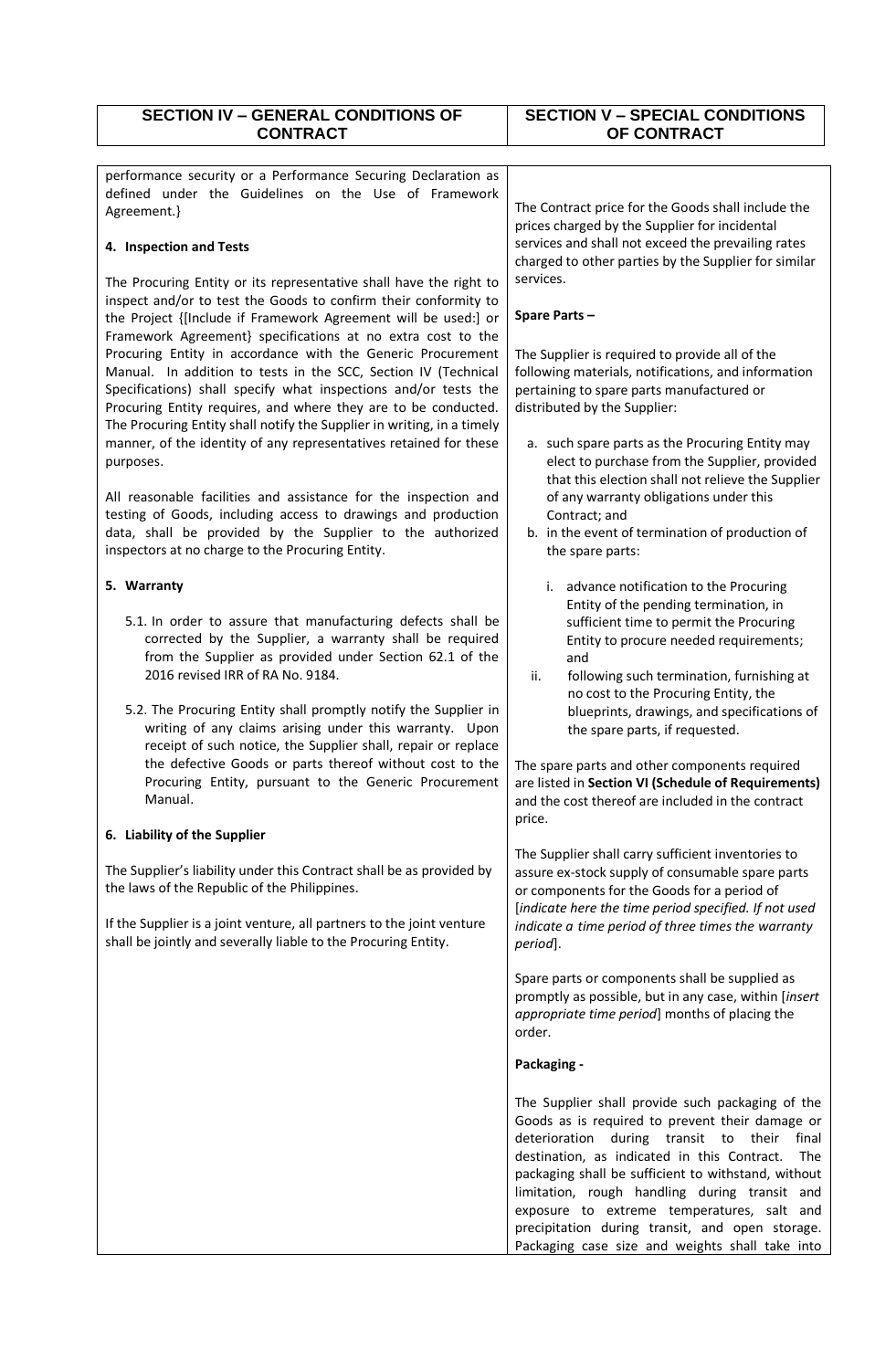| <b>SECTION IV - GENERAL CONDITIONS OF</b><br><b>CONTRACT</b> | <b>SECTION V - SPECIAL CONDITIONS</b><br>OF CONTRACT                                                                                                                                                                                                                                                                                                                                                                                                                                                                                             |
|--------------------------------------------------------------|--------------------------------------------------------------------------------------------------------------------------------------------------------------------------------------------------------------------------------------------------------------------------------------------------------------------------------------------------------------------------------------------------------------------------------------------------------------------------------------------------------------------------------------------------|
|                                                              |                                                                                                                                                                                                                                                                                                                                                                                                                                                                                                                                                  |
|                                                              | consideration, where appropriate, the remoteness<br>of the GOODS' final destination and the absence of<br>heavy handling facilities at all points in transit.                                                                                                                                                                                                                                                                                                                                                                                    |
|                                                              | The packaging, marking, and documentation within<br>and outside the packages shall comply strictly with<br>such special requirements as shall be expressly<br>provided for in the Contract, including additional<br>requirements, if any, specified below, and in any<br>subsequent instructions ordered by the Procuring<br>Entity.                                                                                                                                                                                                             |
|                                                              | The outer packaging must be clearly marked on at<br>least four (4) sides as follows:                                                                                                                                                                                                                                                                                                                                                                                                                                                             |
|                                                              | Name of the Procuring Entity<br>Name of the Supplier<br><b>Contract Description</b><br><b>Final Destination</b><br>Gross weight<br>Any special lifting instructions<br>Any special handling instructions<br>Any relevant HAZCHEM classifications                                                                                                                                                                                                                                                                                                 |
|                                                              | A packaging list identifying the contents and<br>quantities of the package is to be placed on an<br>accessible point of the outer packaging if practical.<br>If not practical the packaging list is to be placed<br>inside the outer packaging but outside the<br>secondary packaging.                                                                                                                                                                                                                                                           |
|                                                              | Transportation-                                                                                                                                                                                                                                                                                                                                                                                                                                                                                                                                  |
|                                                              | Where the Supplier is required under Contract to<br>deliver the Goods CIF, CIP, or DDP, transport of the<br>Goods to the port of destination or such other<br>named place of destination in the Philippines, as<br>shall be specified in this Contract, shall be arranged<br>and paid for by the Supplier, and the cost thereof<br>shall be included in the Contract Price                                                                                                                                                                       |
|                                                              | Where the Supplier is required under this Contract<br>to transport the Goods to a specified place of<br>destination within the Philippines, defined as the<br>Project Site, transport to such place of destination<br>in the Philippines, including insurance and storage,<br>as shall be specified in this Contract, shall be<br>arranged by the Supplier, and related costs shall be<br>included in the contract price.                                                                                                                        |
|                                                              | Where the Supplier is required under Contract to<br>deliver the Goods CIF, CIP or DDP, Goods are to be<br>transported on carriers of Philippine registry. In<br>the event that no carrier of Philippine registry is<br>available, Goods may be shipped by a carrier which<br>is not of Philippine registry provided that the<br>Supplier obtains and presents to the Procuring<br>Entity certification to this effect from the nearest<br>Philippine consulate to the port of dispatch. In the<br>event that carriers of Philippine registry are |